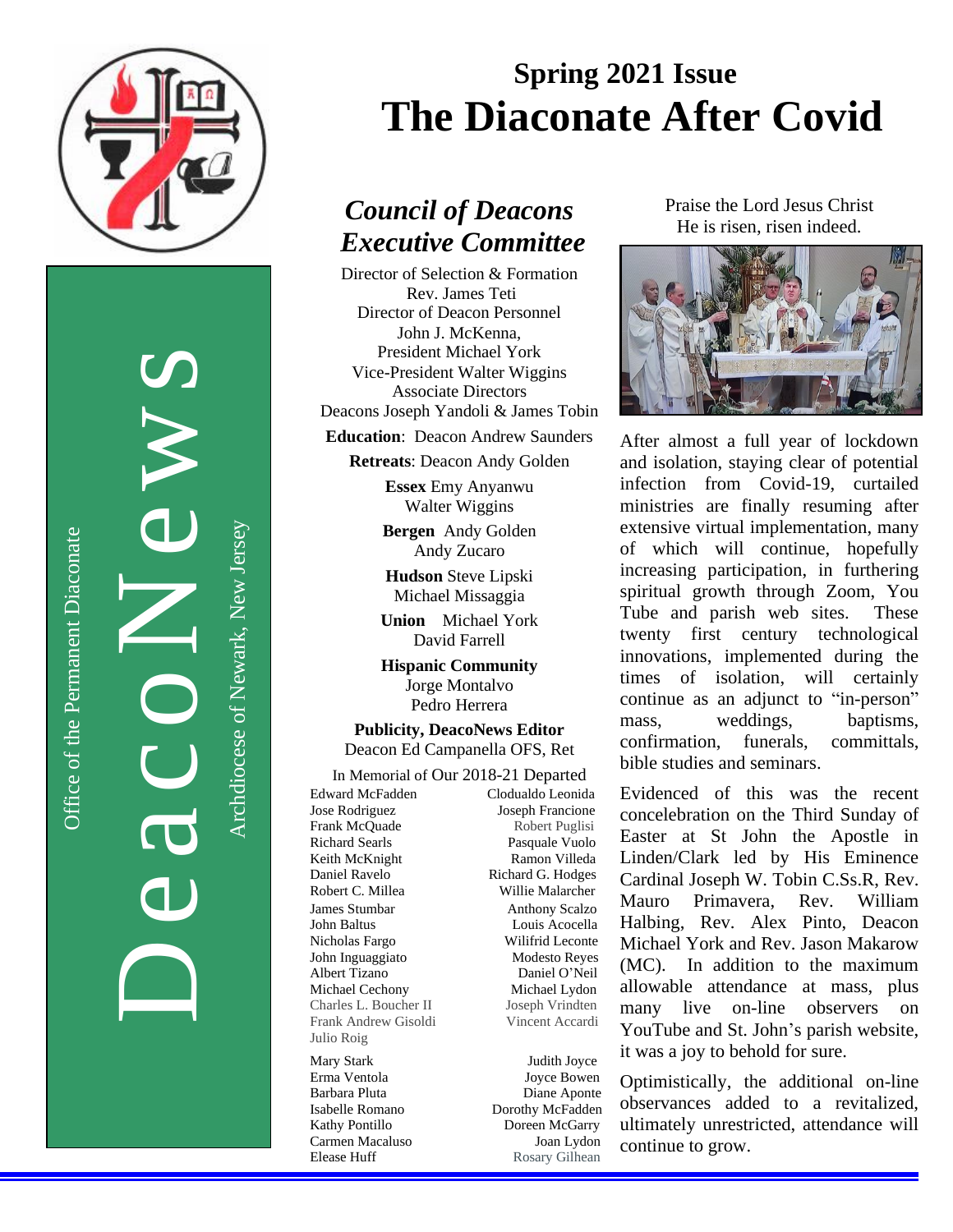### *Spotlight Deacon Albert Ganter*



Deacon Al Ganter was born in Jersey City and grew up in Hoboken.

He attended Our Lady of Grace

Grammar School and Church, where he was an altar boy (as we were called back in the day)! He attended Hoboken High School. After graduation, he started working as a Page on the Trading Floor of The New York Stock Exchange (NYSE). While working at the NYSE, he attended Saint Peter's College in the evening where he received his BS in Business Management.

After earning his degree, he was transferred to Human Resources where he worked for the next 25 years in various Human Resources positions. He left the NYSE as the Director of Employee Benefits to take the position of Vice President of Human Resources at The National Securities Clearing Corporation (NSCC). He also held other Human Resources positions at NUI (formally The Elizabethtown Gas Company) and AIG.

He married his high school sweetheart, Kerry. They will be celebrating their 49th anniversary this August. Al and Kerry have two grown sons.

While living his busy life working and raising a family, becoming a deacon was never in his thought process, until one day his pastor, Msgr. Philip Morris, asked him to think about entering the program. He looked around thinking Msgr. Phil must be speaking to someone else. He didn't feel worthy of such a blessing. After much discernment he decided to give it a try and entered the Diaconate Program.

### **Spring 2021 http://sjanj.net/rcan\_deacon** Archdiocese of Newark

Just around the time his diaconate studies started, 911 happened. At that time, he was working for NUI in Union NJ. Many of the employees were trying to make sense of this tragedy. They would stop by his office, knowing that he was studying to be a deacon to chat with him. Being able to help and console his coworkers further enhanced his decision to continue with the Diaconate Program.

Deacon Al was ordained on June 11, 2005 by Archbishop John Joseph Meyers with 35 of his diaconate brothers. He is currently serving at Saint John the Baptist Parish in Hillsdale.

Over the years he has been involved with the RCIA Program, Confirmation Program, Liturgy Committee, Men's Cornerstone, Pastoral Counsel, Monthly Holy Hour of Adoration and many other parish functions and ministries. Deacon Al was also the Spiritual Advisor to St. John's Holy Name Society, until its disbandment a few years ago.

He Is involved in the Good Shepherd Ministry with his wife. They along with other parishioners cook and deliver a meal once a month to the residences of Harrison House in Paramus. It is a home for those living with HIV/AIDS.

Deacon Al helped coordinate his class's 10th anniversary celebration of ordination as well as hopefully their Sweet 16th celebration, since the 15th celebration was cancelled due to the COVID-19 virus.

During our Rite of Ordination as we were handed the Book of the Gospels, we heard the words "believe what you read, teach what you believe, practice what you teach". Those words are never far away from my heart.

"May the Lord give me the guidance to serve all of God's children with humility, compassion, understanding and love" Deacon Albert Ganter

### *Pope Francis on "The Way of a Pilgrim and Other Classic Russian Spirituality"*

Edited by G.P. Fedotov (submitted by Deacon Tim Kennedy)

Speaking at his general audience on April 21, the pope said that everyone could benefit from reading "The Way of a Pilgrim," the story of an unnamed pilgrim who travels across Russia seeking to discover the secret of constant prayer.

He said: "We all have something to learn from the perseverance of the Russian pilgrim, mentioned in a famous work on spirituality, who learned the art of prayer by repeating the same invocation over and over again: 'Jesus Christ, Son of God, Lord, have mercy on us, sinners!' He repeated only this…"

"If graces arrive in our life, if prayer becomes so warm one day that the presence of the Kingdom were perceived here among us, if that vision could be transformed until it became like that of a child, it would be because we have insisted on reciting a simple Christian exclamation. In the end, it becomes part of our breathing."

He added: "It is beautiful, the story of the Russian pilgrim: it is a book that is accessible to all. I recommend you read it; it will help you to understand what vocal prayer is."

### *Just Released*

"A Deacon Prays: Prayers and Devotions for Liturgy and Life" by Greg Kandra, Forward by Bishop Frank J. Caggiano.

Greg Kandra's "A Deacon Prays" the essential prayer book for Catholic deacons—is a practical, daily companion that speaks to deacons as no other book has because it comes from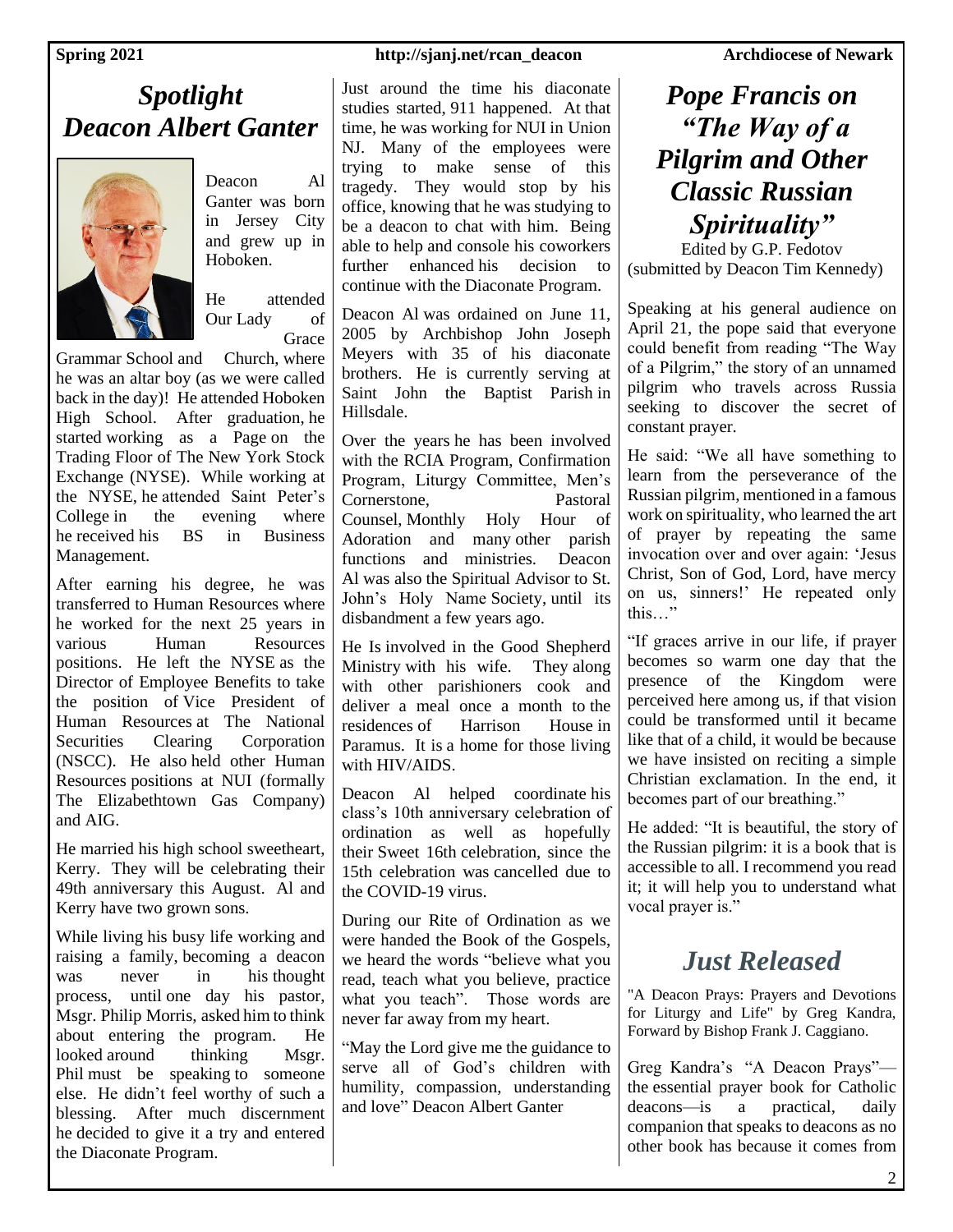Kandra, creator of The Deacon's Bench blog and one of the most popular voices and enthusiastic advocates of the deaconate in the Church today.

Kandra left a successful career as a television news writer and producer to become a Catholic deacon after the September 11, 2001, attack on the World Trade Center. Covering the devastating story set Kandra on a spiritual quest that led to his ordination in 2007. He serves a parish in the Diocese of Brooklyn.

In A Deacon Prays, Kandra has written prayers to greatly strengthen a deacon's spiritual life and richly enhance his ministry.

There are prayers for:

- 1. Daily life and seasons
- 2. Service in particular ministries
- 3. Patron saints
- 4. Devotion tailored for deacons
- 5. Petition and intercession
- 6. Marking special times in the life of a deacon.

This is an indispensable addition to any deacon's prayer corner, briefcase, or glove compartment, and will be a popular gift for ordinations, birthdays, holidays, and other special occasions in the life of a Catholic deacon.

With about 20,000 deacons serving the Catholic Church in the United States, the permanent diaconate is its fastestgrowing vocation. Deacons serve in parishes, dioceses, schools, health care, social service agencies, and many more ministries throughout the Church.

"This wonderful collection of short prayers and devotions is just what the busy deacon needs. It is a trove of wisdom, insight, and humility written in an elegant, clear style that captures the very essence of prayer. Greg Kandra has created here a small library of spiritual nourishment, and we offer a prayer of thanks for his work." William T. Ditewig Former executive director Secretariat for the Diaconate, United States Conference of Catholic Bishops

### **Spring 2021 http://sjanj.net/rcan\_deacon** Archdiocese of Newark

Available on Amazon Start reading it for free: <https://a.co/bSupKDa>



## *Deacon JulioRoig*



It is with great sadness that we announce the death of Deacon Julio Roig, age 91, a long-time resident of Belleville, New

Jersey on April 6, 2021. He was born on June 7, 1929 in Aibonito, Puerto Rico and he was the youngest of six children.

Julio traveled to New Jersey in 1949 to work on a farm and later worked at General Motors until he landed a job at American Airlines. He was employed by American Airlines as a Ground Serviceman and Fueler for 33 years until he retired. He met and then married the love of his life, Maximina Roig (NEE) Diaz on August 22, 1953. Julio was ordained as a Deacon on May 10, 1998 for the Archdiocese of Newark and served at St. Peter's Roman Catholic Church and its community for 23 years. He enjoyed

serving the Lord and spending time with his loving family.

Julio was a Mets fan, loved fishing, music and playing his guitar. He also had a great sense of humor, was a jokester with an amazing wit. Julio had lots of fun with his grandchildren while making wonderful memories and spending time with family.

Julio is predeceased by his parents, Bernardina Roig (NEE) Torres and Natividad Roig, his siblings, Gumersindo, Gilberto, Virginia, Ana, and is survived by his loving wife of 67 years Maximina and his seven loving children. Yvette Roig-Bralczyk, her husband Kenneth, her son Jose Torres and his son Jaden, her daughter Jena Fernandez, her fiance Braulio Asenjo, their son Austin. Ana Patricia Martinez, her husband Henry, their daughter Alicia and her daughter Leila, their daughter Kimberly. Their son Julio Jr., his wife Yvette Dupre Roig, his daughter Larisa Roig, her fiance Ralph Rodriguez, their son Ralph Jr., his son Julio Michael. Their daughter Socorro Rosa, her husband David, their daughter Emily and their son Ethan. Their daughter Maria Kane, her husband Thomas, their sons Brandon and Tyler. Their son Francisco, his wife Juana, their son Francisco Jr. and their daughter Melina. Their son Antonio Roig, his wife Antonia, their son Marco and their daughter Giulia. Julio is also survived by one brother Luis Roig, many nieces and nephews and friends. Julio was loved by all who knew him and will be truly missed. His wisdom, patience and guidance helped countless people over his lifetime.

The visitation ws held at St. Peter's Church, Belleville, New Jersey on Friday, April 9, 2021 from 4 p.m.  $-8$ p.m. A funeral mass was celebrated Saturday, April 10, 2021 at St. Peter's Roman Catholic Church at 10 a.m. followed by committal at Holy Cross Cemetery Mausoleum.

In lieu of flowers, donations may be made in the memory of Deacon Julio Roig to the Pastor's Tuition Assistance